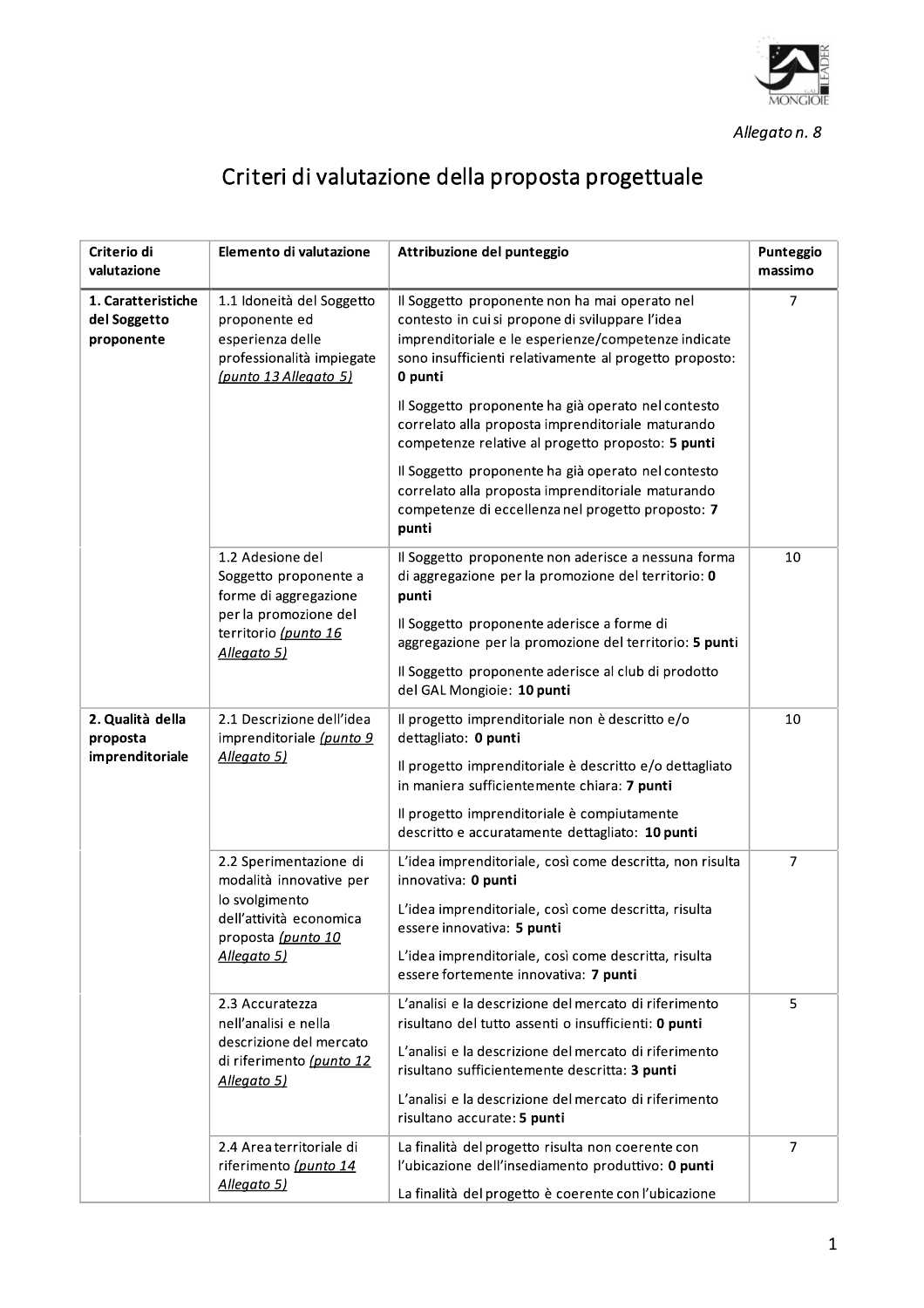

| Criterio di<br>valutazione                            | Elemento di valutazione                                                                                                                                                         | Attribuzione del punteggio                                                                                                                                                                         | Punteggio<br>massimo |
|-------------------------------------------------------|---------------------------------------------------------------------------------------------------------------------------------------------------------------------------------|----------------------------------------------------------------------------------------------------------------------------------------------------------------------------------------------------|----------------------|
|                                                       |                                                                                                                                                                                 | dell'insediamento produttivo: 5 punti                                                                                                                                                              |                      |
|                                                       |                                                                                                                                                                                 | La finalità del progetto è strategicamente coerente<br>con l'ubicazione dell'insediamento produttivo e<br>presenta elementi di significativa rilevanza per il<br>successo dell'iniziativa: 7 punti |                      |
| 3. Impatto del<br>progetto                            | 3.1 Capacità del progetto<br>di contribuire allo<br>sviluppo sinergico del<br>tessuto imprenditoriale                                                                           | Il progetto non risulta contribuire allo sviluppo<br>sinergico del tessuto imprenditoriale del territorio: 0<br>punti                                                                              | 7                    |
|                                                       | territoriale (punti 8, 9, 10<br>e 11 Allegato 5)                                                                                                                                | Il progetto contribuisce solo parzialmente allo<br>sviluppo sinergico del tessuto imprenditoriale del<br>territorio: 5 punti                                                                       |                      |
|                                                       |                                                                                                                                                                                 | Il progetto contribuisce con azioni mirate allo sviluppo<br>sinergico del tessuto imprenditoriale del territorio: 7<br>punti                                                                       |                      |
|                                                       | 3.2 Capacità del progetto<br>di contribuire al<br>miglioramento                                                                                                                 | Il progetto non contribuisce in maniera sufficiente<br>chiara e diretta al miglioramento dell'offerta turistica<br>del territorio: 0 punti                                                         | 10                   |
|                                                       | dell'offerta turistica del<br>territorio (punti 8, 9, 10 e<br>11 Allegato 5)                                                                                                    | Il progetto è in grado di contribuire al miglioramento<br>dell'offerta turistica del territorio: 5 punti                                                                                           |                      |
|                                                       |                                                                                                                                                                                 | Il progetto ha quale obiettivo principale il<br>miglioramento dell'offerta turistica del territorio: 10<br>punti                                                                                   |                      |
|                                                       | 3.3 Capacità del progetto<br>di valorizzare le risorse<br>ambientali territoriali<br>(punti 8, 9, 10 e 11<br>Allegato 5)                                                        | Il progetto non è in grado di valorizzare le risorse<br>ambientali territoriali: 0 punti                                                                                                           | 7                    |
|                                                       |                                                                                                                                                                                 | Il progetto è in grado di valorizzare le risorse<br>ambientali territoriali: 3 punti                                                                                                               |                      |
|                                                       |                                                                                                                                                                                 | Il progetto ha tra gli obiettivi principali la<br>valorizzazione delle risorse ambientali territoriali: 7<br>punti                                                                                 |                      |
|                                                       | 3.4 Capacità del progetto<br>di creare nuovi posti di<br>lavoro (punto 15 modulo<br>Allegato 5)                                                                                 | Nella realizzazione del progetto non si prevede la<br>creazione di nuovi posti di lavoro: 0 punti                                                                                                  | 5                    |
|                                                       |                                                                                                                                                                                 | Nella realizzazione del progetto si prevede la<br>creazione di almeno n. 1 nuovo posto di lavoro: 3<br>punti                                                                                       |                      |
|                                                       |                                                                                                                                                                                 | Il progetto prevede la creazione di più di n. 3 nuovi<br>posti di lavoro: 5 punti                                                                                                                  |                      |
| 4. Sostenibilità<br>Economica e<br><b>Finanziaria</b> | 4.1 Grado di accuratezza<br>e di dettaglio                                                                                                                                      | Preventivi assenti, non completi o con spesa non<br>dettagliata inferiore al 20%: 0 punti                                                                                                          | 10                   |
|                                                       | nell'indicazione delle<br>spese e descrizione della<br>loro funzionalità al<br>progetto (documentata<br>da preventivi di spesa<br>rilasciati da soggetti terzi)<br>(Allegato 6) | La spesa presenta preventivi contenuti tra il 20% ed il<br>50% del totale degli acquisti di beni e servizi: 5 punti                                                                                |                      |
|                                                       |                                                                                                                                                                                 | La spesa documentata mediante preventivi è<br>maggiore del 90% del totale degli acquisti di beni e<br>servizi: 10 punti                                                                            |                      |
|                                                       | 4.2 Capacità del progetto<br>di generare adeguate                                                                                                                               | Il progetto non è capace di generare condizioni di<br>sostenibilità economica (ROE uguale o inferiore a 0): 0                                                                                      | 5                    |